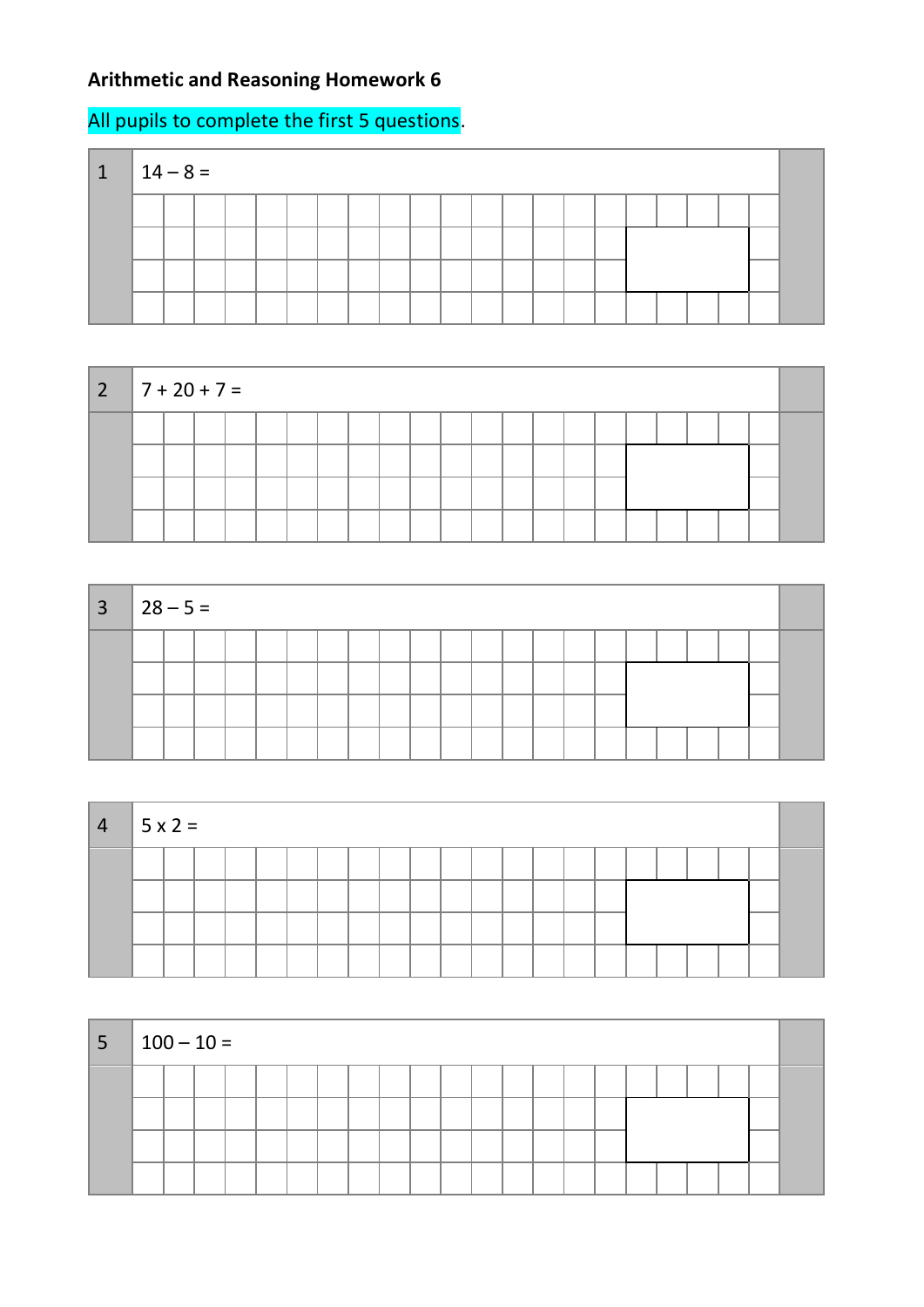| $6 \t 5 + 92 =$ |  |  |  |  |  |  |  |  |  |  |  |
|-----------------|--|--|--|--|--|--|--|--|--|--|--|
|                 |  |  |  |  |  |  |  |  |  |  |  |
|                 |  |  |  |  |  |  |  |  |  |  |  |
|                 |  |  |  |  |  |  |  |  |  |  |  |
|                 |  |  |  |  |  |  |  |  |  |  |  |

|  |  | $+24=33$ |  |  |  |  |  |  |  |  |  |
|--|--|----------|--|--|--|--|--|--|--|--|--|
|  |  |          |  |  |  |  |  |  |  |  |  |
|  |  |          |  |  |  |  |  |  |  |  |  |
|  |  |          |  |  |  |  |  |  |  |  |  |
|  |  |          |  |  |  |  |  |  |  |  |  |

| 8 | $ 68 + 7 =$ |  |  |  |  |  |  |  |  |  |  |  |
|---|-------------|--|--|--|--|--|--|--|--|--|--|--|
|   |             |  |  |  |  |  |  |  |  |  |  |  |
|   |             |  |  |  |  |  |  |  |  |  |  |  |
|   |             |  |  |  |  |  |  |  |  |  |  |  |
|   |             |  |  |  |  |  |  |  |  |  |  |  |

| 9 | $ 40 + 30 =$ |  |  |  |  |  |  |  |  |  |  |
|---|--------------|--|--|--|--|--|--|--|--|--|--|
|   |              |  |  |  |  |  |  |  |  |  |  |
|   |              |  |  |  |  |  |  |  |  |  |  |
|   |              |  |  |  |  |  |  |  |  |  |  |

| $10 \left  \frac{1}{2} \right.$ of 44 = |  |  |  |  |  |  |  |  |  |  |  |
|-----------------------------------------|--|--|--|--|--|--|--|--|--|--|--|
|                                         |  |  |  |  |  |  |  |  |  |  |  |
|                                         |  |  |  |  |  |  |  |  |  |  |  |
|                                         |  |  |  |  |  |  |  |  |  |  |  |
|                                         |  |  |  |  |  |  |  |  |  |  |  |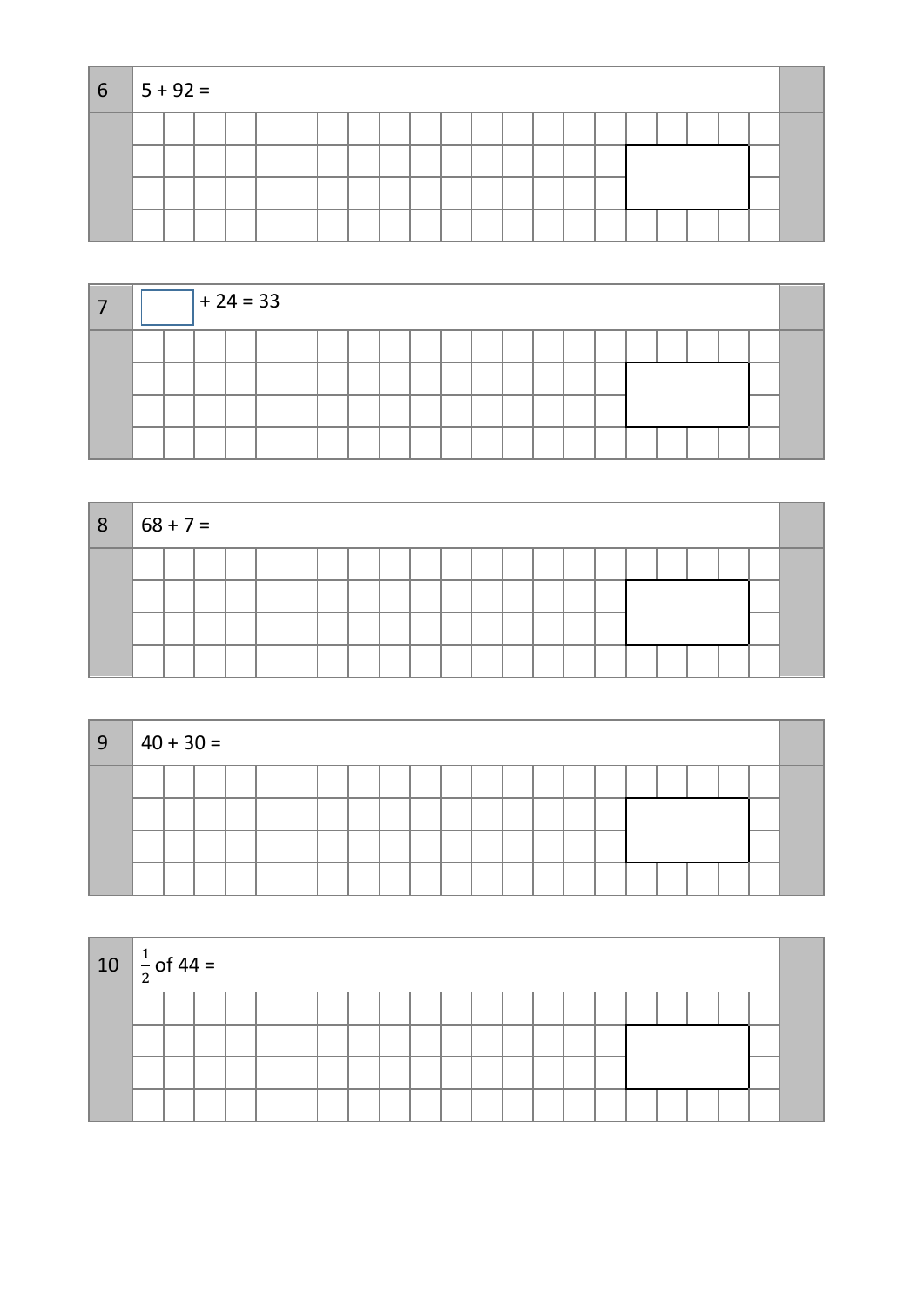| $11 \mid 71 + 29 =$ |  |  |  |  |  |  |  |  |  |  |  |
|---------------------|--|--|--|--|--|--|--|--|--|--|--|
|                     |  |  |  |  |  |  |  |  |  |  |  |
|                     |  |  |  |  |  |  |  |  |  |  |  |
|                     |  |  |  |  |  |  |  |  |  |  |  |
|                     |  |  |  |  |  |  |  |  |  |  |  |

| $12 \mid 82 - 40 =$ |  |  |  |  |  |  |  |  |  |  |  |
|---------------------|--|--|--|--|--|--|--|--|--|--|--|
|                     |  |  |  |  |  |  |  |  |  |  |  |
|                     |  |  |  |  |  |  |  |  |  |  |  |
|                     |  |  |  |  |  |  |  |  |  |  |  |
|                     |  |  |  |  |  |  |  |  |  |  |  |

| $13 \left  \frac{1}{4} \text{ of } 32 \right $ |  |  |  |  |  |  |  |  |  |  |  |
|------------------------------------------------|--|--|--|--|--|--|--|--|--|--|--|
|                                                |  |  |  |  |  |  |  |  |  |  |  |
|                                                |  |  |  |  |  |  |  |  |  |  |  |
|                                                |  |  |  |  |  |  |  |  |  |  |  |
|                                                |  |  |  |  |  |  |  |  |  |  |  |

| $14 \mid 23 + 24 =$ |  |  |  |  |  |  |  |  |  |  |  |  |  |  |  |  |
|---------------------|--|--|--|--|--|--|--|--|--|--|--|--|--|--|--|--|
|                     |  |  |  |  |  |  |  |  |  |  |  |  |  |  |  |  |
|                     |  |  |  |  |  |  |  |  |  |  |  |  |  |  |  |  |
|                     |  |  |  |  |  |  |  |  |  |  |  |  |  |  |  |  |
|                     |  |  |  |  |  |  |  |  |  |  |  |  |  |  |  |  |

| $15 \mid 89 - 55 =$ |  |  |  |  |  |  |  |  |  |  |  |  |  |  |  |  |  |
|---------------------|--|--|--|--|--|--|--|--|--|--|--|--|--|--|--|--|--|
|                     |  |  |  |  |  |  |  |  |  |  |  |  |  |  |  |  |  |
|                     |  |  |  |  |  |  |  |  |  |  |  |  |  |  |  |  |  |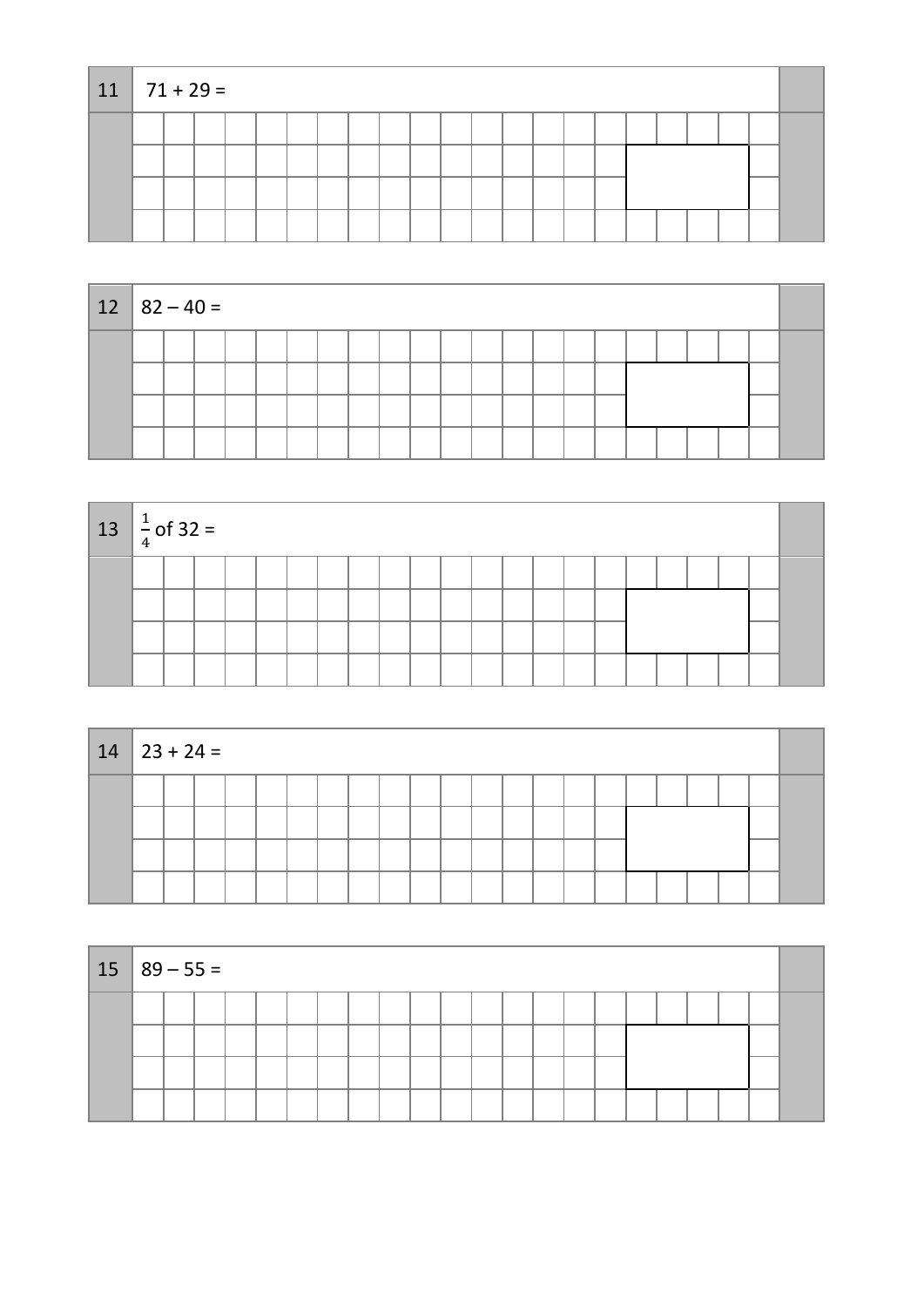| 16 | a) Write the number, which these resources              |
|----|---------------------------------------------------------|
|    | represent.                                              |
|    |                                                         |
|    | b) There are ___ hundreds, __ tens and                  |
|    | ones.                                                   |
| 17 |                                                         |
|    |                                                         |
|    | $\dot{0}$<br>200                                        |
|    |                                                         |
|    | Estimate the number where the arrow is pointing.        |
| 18 | Order these numbers from smallest to largest.           |
|    |                                                         |
|    | 638<br>319<br>127<br>970<br>451                         |
|    | 32<br>275<br>861<br>554<br>728                          |
|    |                                                         |
| 19 | Put in the correct symbol $\rightarrow$<br>$\sigma r$ < |
|    |                                                         |
|    | 673<br>367                                              |
|    |                                                         |
| 20 | Write the number 689 in words.                          |
|    |                                                         |
|    |                                                         |
|    |                                                         |
|    |                                                         |